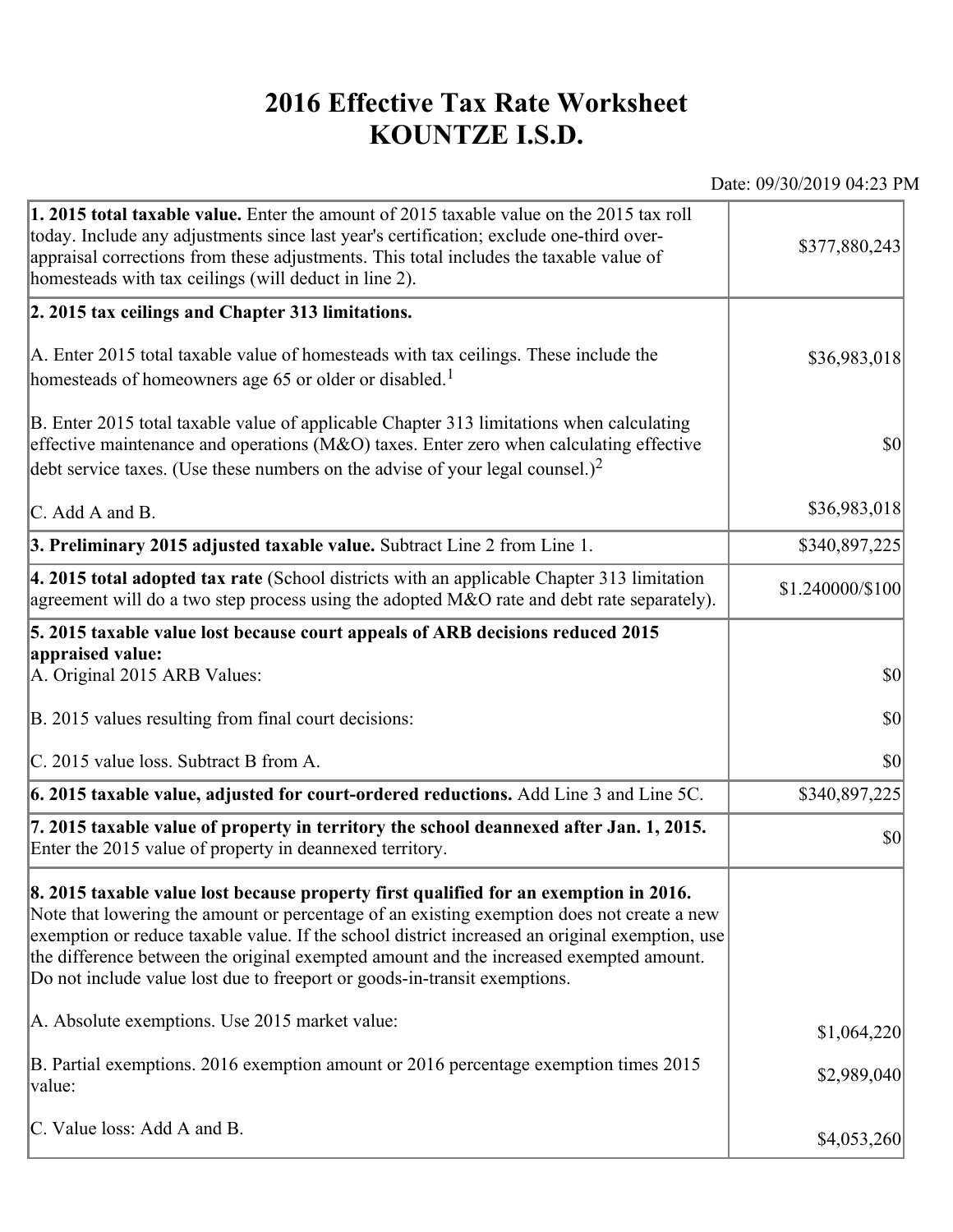| 9. 2015 taxable value lost because property first qualified for agricultural appraisal (1-<br>d or 1-d-1), timber appraisal, recreational/scenic appraisal or public access airport<br>special appraisal in 2016. Use only properties that qualified in 2016 for the first time; do<br>not use properties that qualified in 2015.                                                                                                                                                                                                                                                                                                                                                                         |               |
|-----------------------------------------------------------------------------------------------------------------------------------------------------------------------------------------------------------------------------------------------------------------------------------------------------------------------------------------------------------------------------------------------------------------------------------------------------------------------------------------------------------------------------------------------------------------------------------------------------------------------------------------------------------------------------------------------------------|---------------|
| A. 2015 market value:                                                                                                                                                                                                                                                                                                                                                                                                                                                                                                                                                                                                                                                                                     | \$0           |
| B. 2016 productivity or special appraised value:                                                                                                                                                                                                                                                                                                                                                                                                                                                                                                                                                                                                                                                          | 30            |
| C. Value loss. Subtract B from A.                                                                                                                                                                                                                                                                                                                                                                                                                                                                                                                                                                                                                                                                         | \$0           |
| 10. Total adjustments for lost value. Add lines 7, 8C and 9C.                                                                                                                                                                                                                                                                                                                                                                                                                                                                                                                                                                                                                                             | \$4,053,260   |
| 11. 2015 adjusted taxable value. Subtract Line 10 from Line 6.                                                                                                                                                                                                                                                                                                                                                                                                                                                                                                                                                                                                                                            | \$336,843,965 |
| 12. Adjusted 2015 taxes. Multiply Line 4 by Line 11 and divide by \$100.                                                                                                                                                                                                                                                                                                                                                                                                                                                                                                                                                                                                                                  | \$4,176,865   |
| 13. Taxes refunded for years preceding tax year 2015. Enter the amount of taxes refunded<br>by the district for tax years preceding tax year 2015. Types of refunds include court<br>decisions, corrections and payment errors. Do not include refunds for tax year 2015. This<br>line applies only to tax years preceding tax year 2015.                                                                                                                                                                                                                                                                                                                                                                 | \$2,700       |
| 14. Adjusted 2015 taxes with refunds. Add Lines 12 and 13.                                                                                                                                                                                                                                                                                                                                                                                                                                                                                                                                                                                                                                                | \$4,179,565   |
| 15. Total 2016 taxable value on the 2016 certified appraisal roll today. This value<br>includes only certified values and includes the total taxable value of homesteads with tax<br>ceilings (will deduct in Line 17). These homesteads include homeowners age 65 or older or<br>disabled.                                                                                                                                                                                                                                                                                                                                                                                                               |               |
| A. Certified values only: <sup>3</sup>                                                                                                                                                                                                                                                                                                                                                                                                                                                                                                                                                                                                                                                                    | \$354,605,470 |
| <b>B. Pollution control exemption:</b> Deduct the value of property exempted for the current tax<br>year for the first time as pollution control property:                                                                                                                                                                                                                                                                                                                                                                                                                                                                                                                                                | $$-0$         |
| C. Total value. Subtract B from A.                                                                                                                                                                                                                                                                                                                                                                                                                                                                                                                                                                                                                                                                        | \$354,605,470 |
| 16. Total value of properties under protest or not included on certified appraisal roll.                                                                                                                                                                                                                                                                                                                                                                                                                                                                                                                                                                                                                  |               |
| A. 2016 taxable value of properties under protest. The chief appraiser certifies a list of<br>properties still under ARB protest. The list shows the appraisal district's value and the<br>taxpayer's claimed value, if any, or an estimate of the value if the taxpayer wins. For each of<br>the properties under protest, use the lowest of these values. Enter the total value.                                                                                                                                                                                                                                                                                                                        | \$1,195,393   |
| B. 2016 value of properties not under protest or included on certified appraisal roll.<br>The chief appraiser gives school districts a list of those taxable properties that the chief<br>appraiser knows about, but are not included in the appraisal roll certification. These<br>properties are not on the list of properties that are still under protest. On this list of<br>properties, the chief appraiser includes the market value, appraised value and exemptions for<br>the preceding year and a reasonable estimate of the market value, appraised value and<br>exemptions for the current year. Use the lower market, appraised or taxable value (as<br>appropriate). Enter the total value. | \$0           |
| C. Total value under protest or not certified: Add A and B.                                                                                                                                                                                                                                                                                                                                                                                                                                                                                                                                                                                                                                               | \$1,195,393   |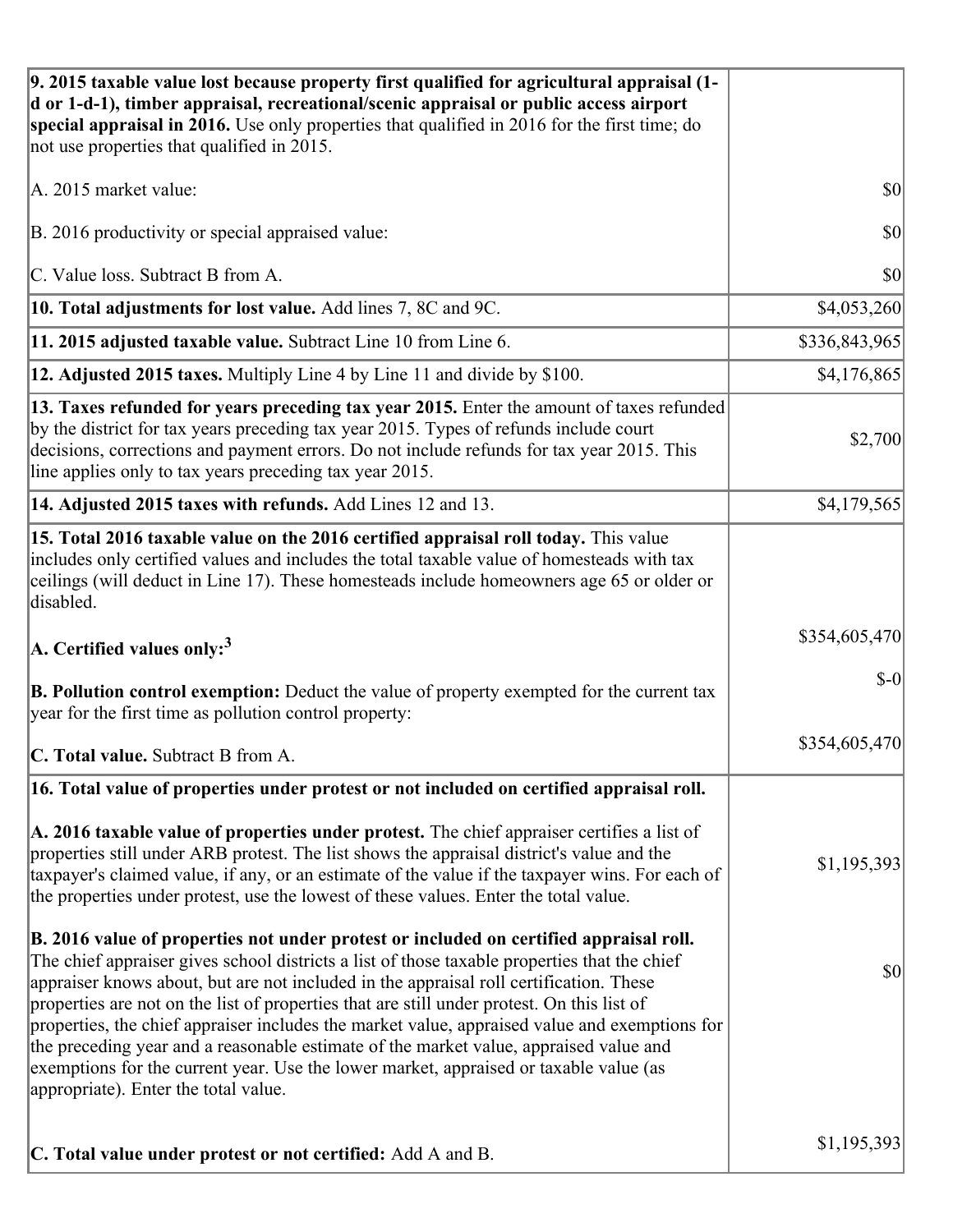| 17. 2016 tax ceilings and Chapter 313 limitations.                                                                                                                                                                                                                                                                                                                                                                             |                  |
|--------------------------------------------------------------------------------------------------------------------------------------------------------------------------------------------------------------------------------------------------------------------------------------------------------------------------------------------------------------------------------------------------------------------------------|------------------|
| A. Enter 2016 total taxable value of homesteads with tax ceilings. These include the<br>homesteads of homeowners age 65 or older or disabled. <sup>4</sup>                                                                                                                                                                                                                                                                     | \$33,281,350     |
| B. Enter 2016 total taxable value of applicable Chapter 313 limitations when calculating<br>effective M&O taxes. Enter zero when calculating effective debt service taxes. (Use these<br>numbers on the advise of your legal counsel.) <sup>5</sup>                                                                                                                                                                            | $\vert$ \$0      |
| C. Add A and B.                                                                                                                                                                                                                                                                                                                                                                                                                | \$33,281,350     |
| <b>18. 2016 total taxable value.</b> Add Lines 15C and 16C. Subtract Line 17C.                                                                                                                                                                                                                                                                                                                                                 | \$322,519,513    |
| 19. Total 2016 taxable value of properties in territory annexed after Jan. 1, 2015.<br>Include both real and personal property. Enter the 2016 value of property in territory<br>annexed by the school district.                                                                                                                                                                                                               | 30               |
| 20. Total 2016 taxable value of new improvements and new personal property located<br>in new improvements. New means the item was not on the appraisal roll in 2015. New<br>additions to existing improvements may be included if the appraised value can be<br>determined. New personal property in a new improvement must have been brought into the<br>taxing unit after Jan. 1, 2015, and be located in a new improvement. | \$6,534,150      |
| 21. Total adjustments to the 2016 taxable value. Add Lines 19 and 20.                                                                                                                                                                                                                                                                                                                                                          | \$6,534,150      |
| 22. 2016 adjusted taxable value. Subtract Line 21 from Line 18.                                                                                                                                                                                                                                                                                                                                                                | \$315,985,363    |
| 23. 2016 effective tax rate. Divide Line 14 by Line 22 and multiply by \$100.                                                                                                                                                                                                                                                                                                                                                  | \$1.322708/\$100 |
| 24. 2016 effective tax rate for ISDs with Chapter 313 Limitations. Add together the<br>effective tax rates for M&O and debt service for those school districts that participate in an<br>applicable Chapter 313 limitations agreement.                                                                                                                                                                                         | \$0.000000/\$100 |

<sup>1</sup>Tex. Tax Code Section 26.012(14)  $2$ Tex. Tax Code Section 26.012(6)  $3$ Tex. Tax Code Section 26.012(6)  ${}^{4}$ Tex. Tax Code Section 26.012(6)(A)(i)

 $5$ Tex. Tax Code Section 26.012(6)(A)(ii)